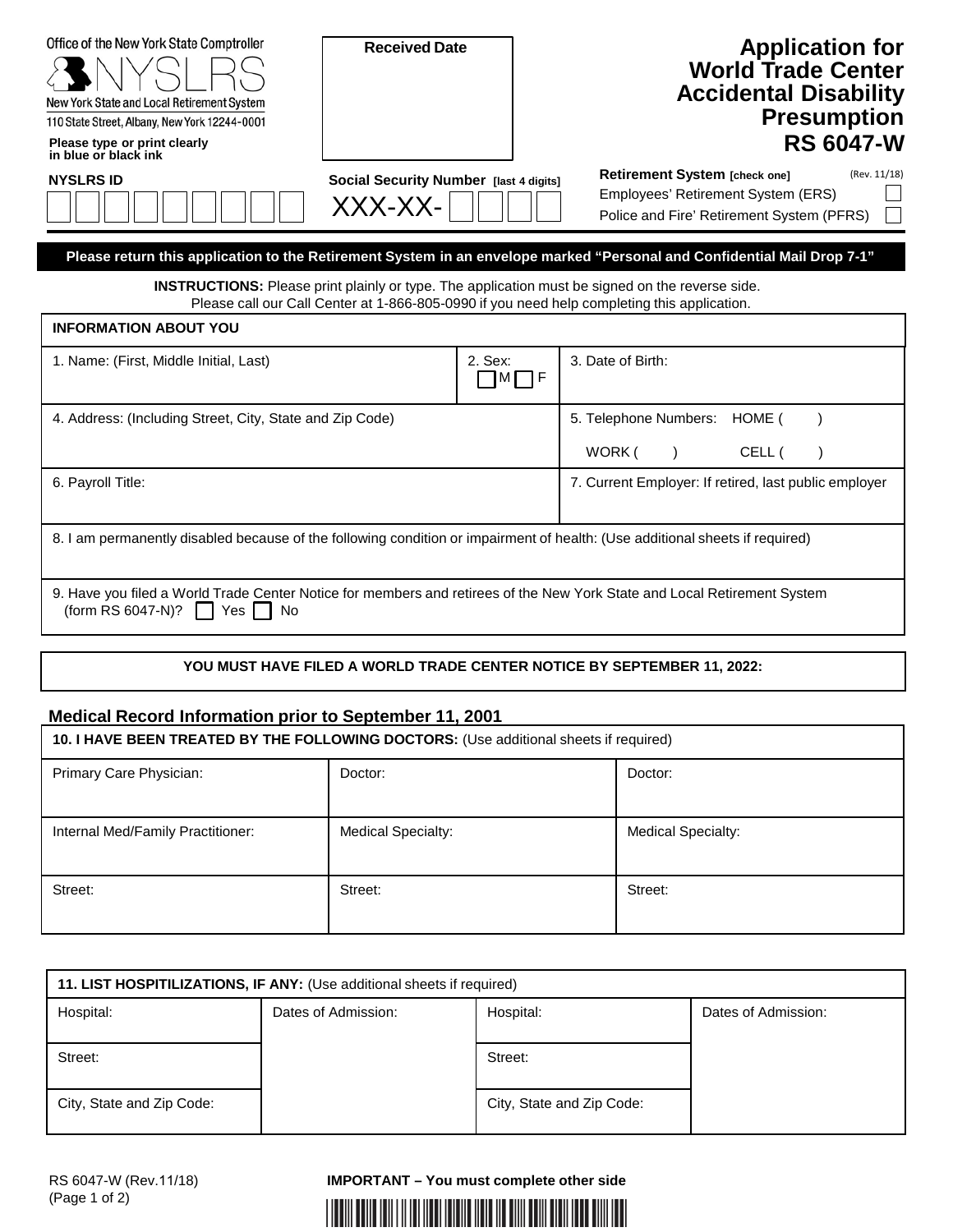| 12. I HAVE BEEN TREATED BY THE FOLLOWING DOCTORS: (Use additional sheets if required) |                           |                           |
|---------------------------------------------------------------------------------------|---------------------------|---------------------------|
| Primary Care Physician:                                                               | Doctor:                   | Doctor:                   |
| Internal Med/Family Practitioner:                                                     | Medical Specialty:        | <b>Medical Specialty:</b> |
| Street:                                                                               | Street:                   | Street:                   |
| City, State and Zip Code:                                                             | City, State and Zip Code: | City, State and Zip Code: |
| Doctor:                                                                               | Doctor:                   | Doctor:                   |
| <b>Medical Specialty:</b>                                                             | <b>Medical Specialty:</b> | <b>Medical Specialty:</b> |
| Street:                                                                               | Street:                   | Street:                   |
| City, State and Zip Code:                                                             | City, State and Zip Code: | City, State and Zip Code: |

| 13. LIST HOSPITILIZATIONS, IF ANY: (Use additional sheets if required) |                     |                           |                     |
|------------------------------------------------------------------------|---------------------|---------------------------|---------------------|
| Hospital:                                                              | Dates of Admission: | Hospital:                 | Dates of Admission: |
| Street:                                                                |                     | Street:                   |                     |
| City, State and Zip Code:                                              |                     | City, State and Zip Code: |                     |

| <b>14. INFORMATION ABOUT YOUR INTENDED BENEFICIARY:</b> |                              |
|---------------------------------------------------------|------------------------------|
| Beneficiary:                                            | Relationship to you (if any) |
| Street:                                                 | Date of Birth:               |
| City, State, and Zip Code:                              | Sex:                         |

I certify that the information on my application is true and complete to the best of my knowledge. I further certify that I am aware that any false statement I knowingly make or permit to be made on this or any record of the Retirement System constitutes a crime punishable by potential incarceration and other sanctions.

| Applicant Name/Title (Please Print)                                                | Applicant Signature (Sign Name in Full/Date) |
|------------------------------------------------------------------------------------|----------------------------------------------|
| RELATIONSHIP TO MEMBER: $\Box$ Self $\Box$ Employer $\Box$ POA (copy) $\Box$ Other |                                              |

(If applicant is not the member or employer, you must submit original documentation that authorizes you to file. A copy of a POA will be accepted.)

### **\*Social Security Disclosure Requirement**

In accordance with the Federal Privacy Act of 1974, you are hereby advised that disclosure of your Social Security account number is mandatory pursuant to Sections 11, 34, 311 and 334 of the Retirement and Social Security Law. The number will be used in identifying retirement records and in the administration of the Retirement System.

#### **Personal Privacy Protection Law**

The Retirement System is required by law to maintain records to determine eligibility for and calculate benefits. Failure to provide information may interfere with the timely payment of benefits. The System may be required to provide certain information to participating employers. The official responsible for record maintenance is the Director of Member and Employer Services, NYS and Local Retirement System, Albany, NY 12244; call toll-free at 1-866-805-0990 or 518-474-7736 in the Albany Area.